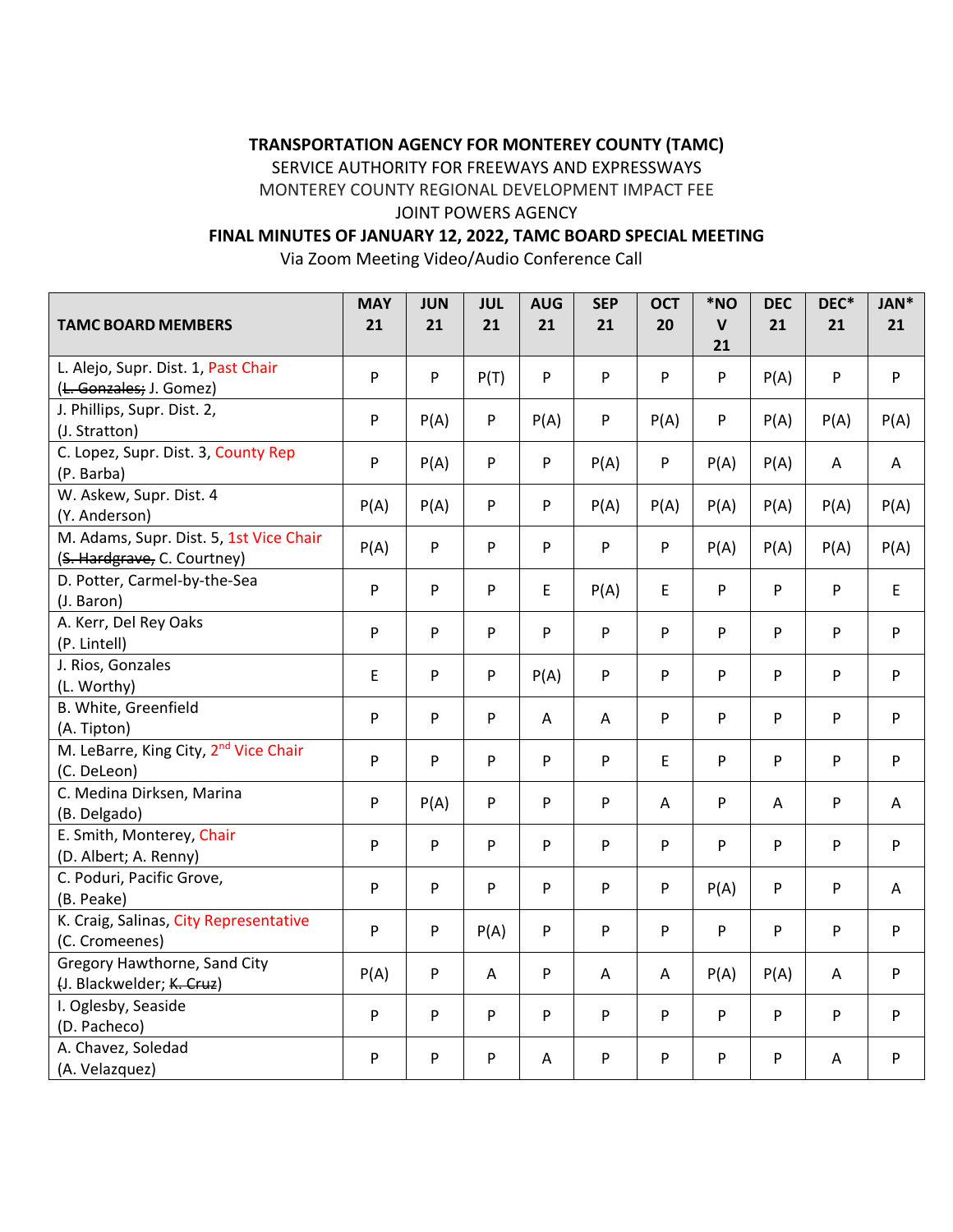| <b>Ex Officio Members:</b>                           | <b>APR</b><br>21 | <b>MAY</b><br>21 | <b>JUN</b><br>21 | <b>JUL</b><br>21 | <b>AUG</b><br>21 | <b>SEP</b><br>21 | <b>OCT</b><br>20 | *NOV<br>21 | <b>DEC</b><br>21 | DEC*<br>21 |
|------------------------------------------------------|------------------|------------------|------------------|------------------|------------------|------------------|------------------|------------|------------------|------------|
| M. Twomey, AMBAG                                     |                  |                  |                  |                  |                  |                  |                  |            |                  |            |
| (H. Adamson, B. Patel, S. Vienna)                    | P                | P                | P                | P                | P(A)             | $\mathsf{P}$     | A                | A          | P                | A          |
| T. Gubbins, Caltrans, Dist. 5                        |                  |                  |                  |                  |                  |                  |                  |            |                  |            |
| (S. Eades, O. Monroy Ochoa, J. Olejnik,              | P(A)             | P(A)             | P(A)             | E                | P(A)             | P(A)             | Α                | A          | P                | A          |
| K. McClendon)                                        |                  |                  |                  |                  |                  |                  |                  |            |                  |            |
| R. Stedman,                                          |                  |                  |                  |                  |                  |                  |                  |            |                  |            |
| Monterey Bay Air Resources District                  | A                | P                | A                | E                | P                | P                | Α                | Α          | P                | A          |
| (A. Romero, D. Frisbey, A. Clymo)                    |                  |                  |                  |                  |                  |                  |                  |            |                  |            |
| B. Sabo, Monterey Regional Airport                   | P                | P                | P                | E                | P                | P                | Α                | A          | P                | A          |
| District                                             |                  |                  |                  |                  |                  |                  |                  |            |                  |            |
| C. Sedoryk, Monterey-Salinas Transit                 | P                | P(A)             | P(A)             | E                | P(A)             | P                | A                | A          | A                | A          |
| (L. Rheinheimer, M. Overmeyer)                       |                  |                  |                  |                  |                  |                  |                  |            |                  |            |
| Aurelio Gonzalez-Gomez, Watsonville                  | Α                | Α                | A                | E                | Α                | A                | A                | A          | Α                | A          |
| E. Ochoa, CSUMB                                      | P(A)             | A                | A                | E                | A                | Α                | Α                | A          | A                | A          |
| (A. Lewis, L. Samuels)                               |                  |                  |                  |                  |                  |                  |                  |            |                  |            |
|                                                      |                  |                  |                  |                  |                  |                  |                  |            |                  |            |
|                                                      | <b>MAY</b>       | <b>JUN</b>       | <b>JUL</b>       | <b>AUG</b>       | <b>SEP</b>       | <b>OCT</b>       | *NO              | <b>DEC</b> | <b>DEC</b>       | Jan*       |
| <b>TAMC STAFF</b>                                    | 21               | 21               | 21               | 21               | 21               | 20               | $\mathbf{V}$     | 21         | $\ast$           | 22         |
|                                                      |                  |                  |                  |                  |                  |                  | 21               |            | 21               |            |
| D. Bilse, Principal Engineer                         | P                | P                | E                | E                | P                | E                | E                | P          | E                | E          |
| T. Burke-Vasquez, GO831 Coordinator                  | P                | P                | E                | P                | P                | E                | E                | P          | E                | E          |
| D. Delfino, Finance Officer/Analyst                  | P                | P                | E                | E                | P                | E                | E                | P          | E                | E          |
| R. Goel, Dir. Finance & Administration               | P                | P                | P                | P                | P                | P                | E                | P          | E                | E          |
| A. Green, Principal Trans. Planner                   | P                | P                | E                | P                | P                | E                | E                | P          | E                | E          |
| K. Hansen, Legal Counsel                             | P                | P                | P                | P                | P                | P                | P                | P          | P                | P          |
| A. Hernandez, Transportation Planner                 |                  |                  |                  | P                | P                | E                | E                | P          | E                | E          |
| M. Montiel, Administrative Assistant                 | P                | P                | E                | P                | P                | E                | P                | P          | Ė                | E          |
| T. Muck, Executive Director                          | P                | P                | P                | P                | P                | P                | P                | P          | P                | P          |
| E. Rodriguez, Clerk of the Board/                    | P                | P                | E                | P                | E                | P                | E                | P          | P                | P          |
| Senior Administrative Assistant                      |                  |                  |                  |                  |                  |                  |                  |            |                  |            |
| J. Strause, Transportation Planner                   |                  |                  |                  |                  |                  |                  |                  | P          | P                | E          |
| L. Terry, Accountant Assistant                       | P                | P                | E                | P                |                  | $\mathsf E$      | E                | E          | E                | E          |
| C. Watson, Dir. of Planning                          | P                | P                | E                | P                | P                | E                | E                | P          | E                | E          |
| L. Williamson, Senior Trans. Engineer                | P                | P                | E                | P                | P                | E                | E                | P          | E                | E.         |
| T. Wright, Community Outreach                        | P                | ${\sf P}$        | E                | ${\sf P}$        | P                | E                | E                | E          | E                | E          |
|                                                      |                  |                  |                  |                  |                  |                  |                  |            |                  |            |
| M. Zeller, Dir. of Programming &<br>Project Delivery | P                | P                | E                | P                | P                | P                | P                | P          | P                | P          |

**OTHERS PRESENT**